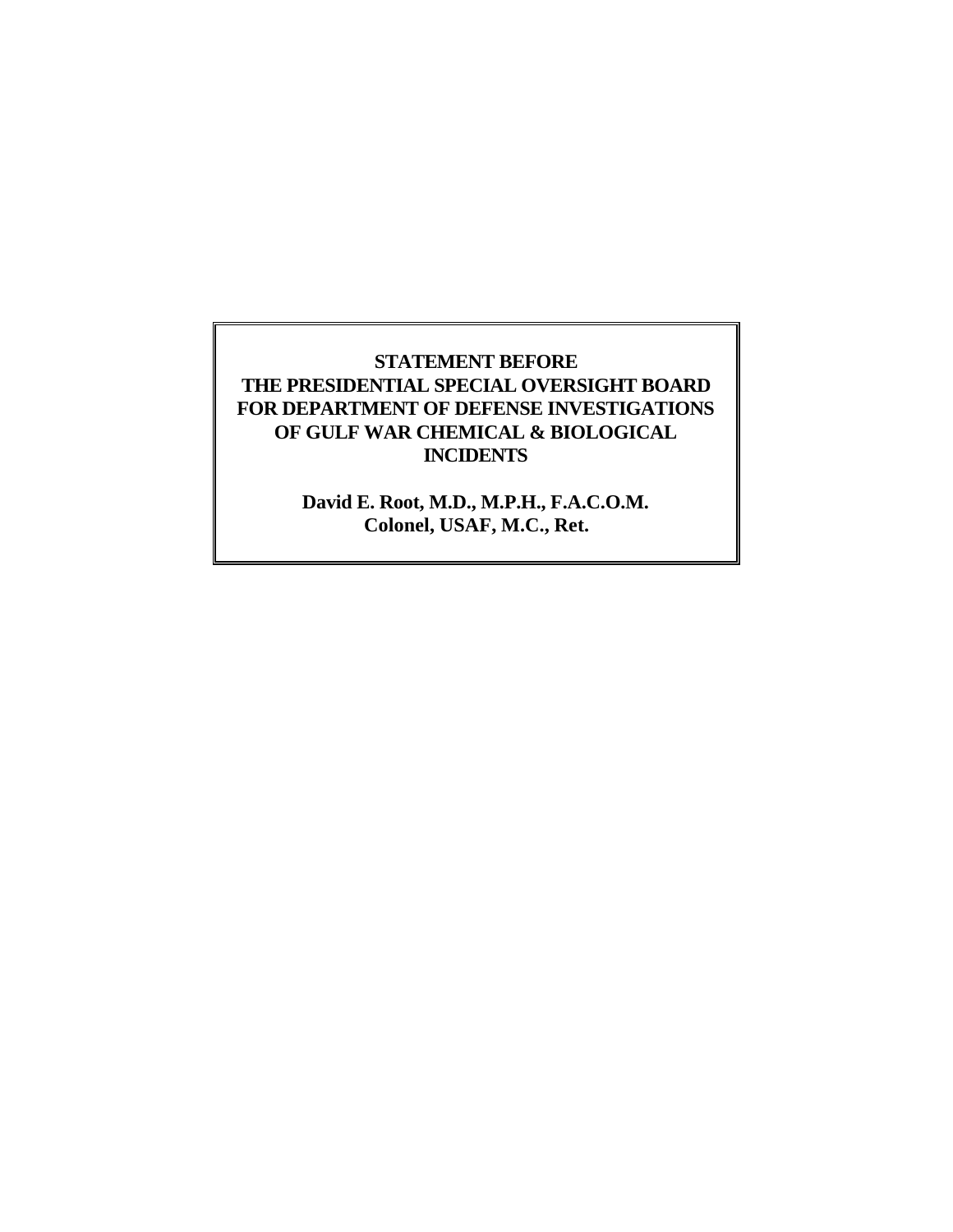## **STATEMENT BEFORE THE PRESIDENTIAL SPECIAL OVERSIGHT BOARD FOR DEPARTMENT OF DEFENSE INVESTIGATIONS OF GULF WAR CHEMICAL & BIOLOGICAL INCIDENTS**

#### **THE HONORABLE WARREN B. RUDMAN, CHAIRMAN**

November 20, 1998

Senator Rudman and Members of the Board:

I am very honored to be here this morning, and thank General Sandier of the Reserve Officers' Association of the United States for inviting me to participate in this hearing on the Gulf War chemical & biological incidents.

I was in active service in the US Air Force for 20 years, retiring in October 1980 as a Chief Flight Surgeon and Senior Pilot. I am Board-Certified in Occupational Medicine and Aerospace Medicine. In addition to my medical training, I received a Master of Public Health Degree from Johns Hopkins University.

After leaving the military, I started an occupational medicine practice in Sacramento, California in 1981, and have been building the practice since that time.

The challenge for the occupational physician is to provide relief to the injured worker, to rehabilitate him and return him to work. Since 1982, I have been using a detoxification program to treat patients who have been exposed to fat-soluble chemicals, either at work or from environmental sources.

This program, developed by L. Ron Hubbard in 1978, has over the last 15 years been evaluated and used by a growing number of professionals throughout the world who have examined its use in relieving the after effects of chemical exposure and found it to be very effective.

To my knowledge, there is no other peer-reviewed method for reducing the body burden of fat-soluble toxic chemicals. Papers documenting the efficacy of the Hubbard program have been published by such organizations as the World Health Organization, the Royal Swedish Academy of Science, the Society for Occupational and Environmental Health and others. I have included in the packet before you precis of several papers concerning the detox program, a short description of the program, and a reference list.

The Hubbard detoxification program has long been upheld as compensable under state and national workman's compensation laws. Over the past 16-1/2 years, I have used it to treat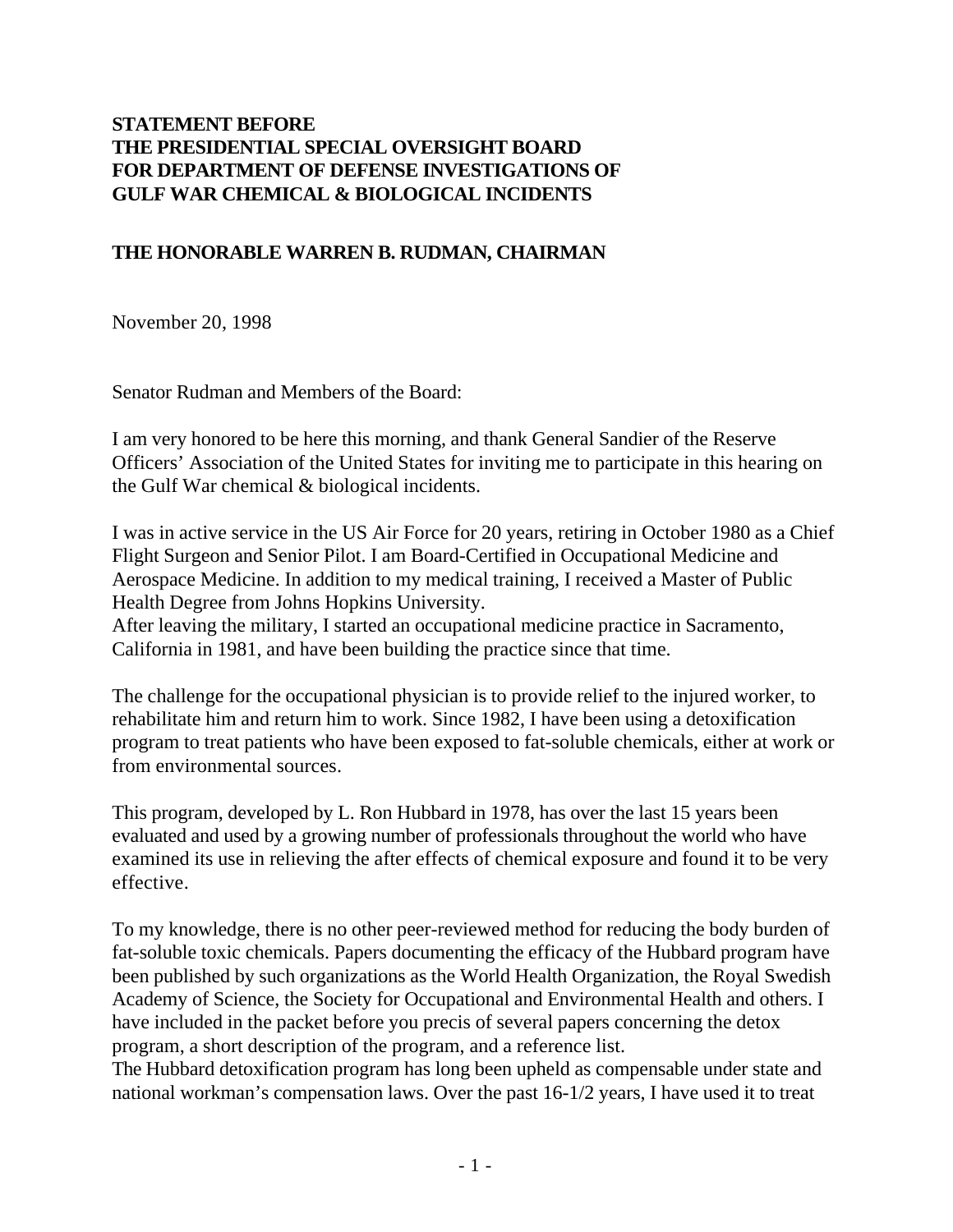approximately 2,500 patients with varying degrees of illness from exposure to toxic chemicals. The program has enabled me to fully rehabilitate many workers with serious exposures, returning them to full employment with little or no residual disability.

Over the years since the Gulf War, I have followed the articles in the medical literature and the lay press regarding what has been called the "Gulf War Syndrome." I have also read many of the government sponsored reports regarding the Gulf War illnesses, and noted a striking similarity between the symptoms voiced by the veterans and the symptoms of patients exposed to toxic chemicals.

These symptoms include: marked fatigue; difficulty with concentration; short-term memory loss; emotional lability, or flying off the handle with minimum provocation; skin rashes; vague muscle aches and pain; gastrointestinal symptoms, including constipation, diarrhea; and particularly, a sensitivity to chemicals at very low levels.

Since the symptoms so closely resembled those that I had treated successfully in thousands of cases, I decided to accept two Gulf War veterans for detoxification treatment.

Case Number One was a forty-nine-year-old Marine Lieutenant Colonel who served in the Gulf War theater, from August 1990- March 1991, as a Marine offload coordinator for the Marine expeditionary force. He was in excellent health when he deployed to Saudi Arabia. He did use pyridostigmine bromide tablets and also used clothing, which was impregnated with DEEP permethryn, as well as being given anthrax vaccine. He complained of multiple joint, muscle and tendon pains, particularly at the shoulders, foot, hands and knees, headaches, fatigue, memory problems, irritability, lack of energy and sleep problems. He underwent treatment in my office using the Hubbard Detoxification Program in June 1996, completing in sixteen days. Upon completion, he felt that the above symptoms were at least "ninety-five percent improved."

Case Number Two is a twenty-year-old Marine Reserve Lance Corporal from Connecticut. He was stationed near Kafghee, Saudi Arabia and in Kuwait City and was therefore in the middle of the oil fire area in Kuwait. He also took pyridostigmine bromide tablets twice a day and had clothing impregnated with DEEP permethryn, as well as being exposed to some lindane for delousing of prisoners. He also complained of skin rashes, knee and shoulder pain, as well as cough producing black sputum, multiple muscle aches, slurred speech, dizziness, nervousness and lack of enthusiasm. He underwent a detoxification program in my office, in March and April of 1996, for a total of twenty-seven days on the program, and felt at least "eighty to ninety percent improved" compared to pretreatment levels of symptomatology.

This detoxification program is not a cure for cancer. It cannot help patients who suffered structural or anatomic damage to their peripheral or central nervous systems. However, to the extent that symptoms can be ameliorated by reducing the body burden of these fat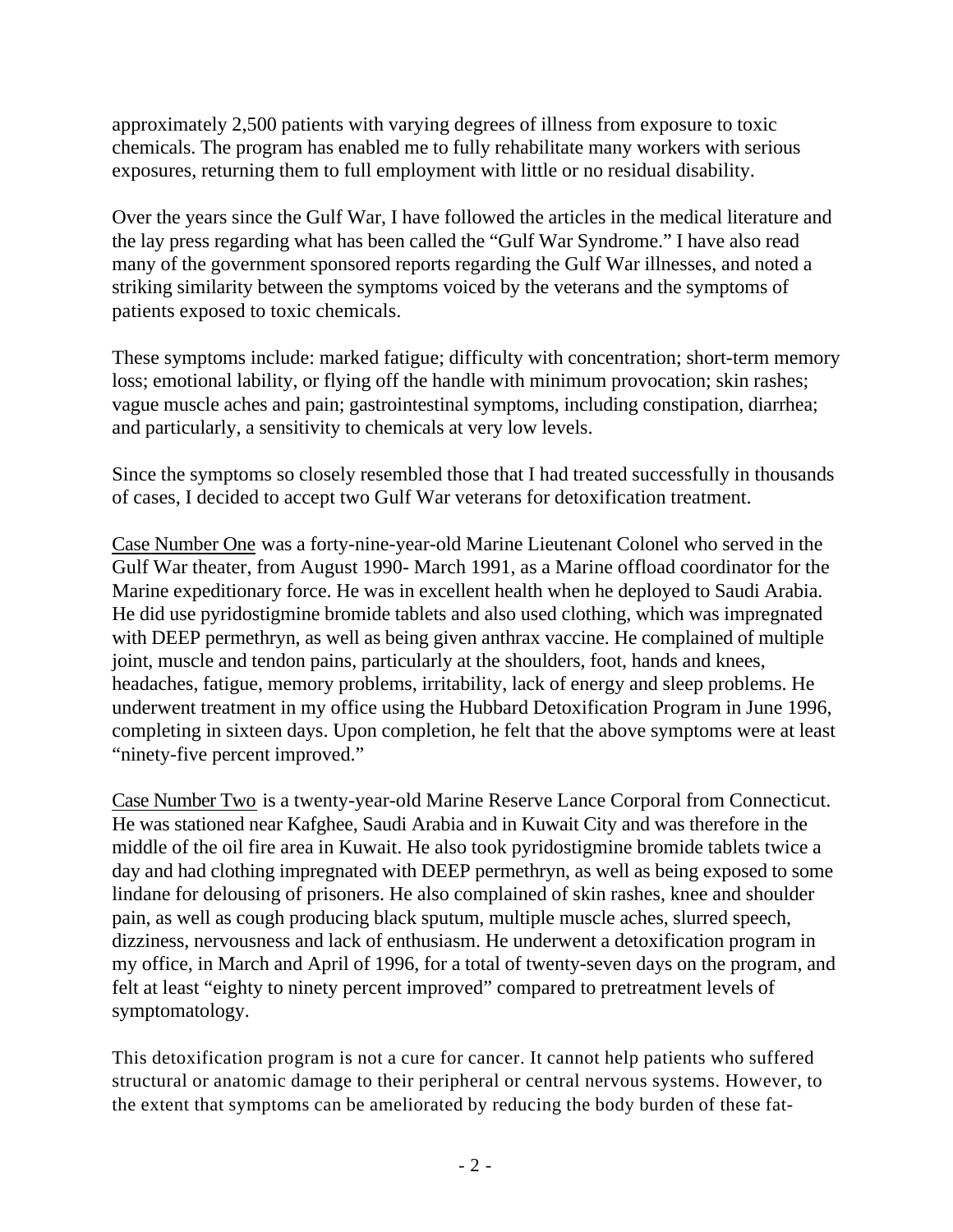soluble toxic chemicals, the program can and does help exposed individuals.

I am not claiming to have discovered either the cause or the cure for the "Gulf War Syndrome." But I do know that veterans who have been exposed to combinations of chemicals and chemical byproducts—including pesticides, vaccinations, oil fires, and possibly chemical warfare agents—have suffered greatly. They deserve the best in evaluation and treatment that this great country of ours can offer.

While many millions have been spent to study the problems that soldiers who served in the Gulf are experiencing, little has been done to provide relief. Based on nearly two decades of clinical experience, I believe that this detoxification program may be a means to provide such relief. I realize that I have treated only a handful of cases, but the results have been extremely encouraging.

Therefore, I would be willing to work with any appropriate agency to establish a pilot project which would evaluate and treat a larger group. I have already received encouragement for such a pilot project from professionals in medicine and toxicology who would be willing to serve as advisors. I think this is a concrete and practical idea, and I would encourage the Board to strongly consider it.

Thank you for your time.

**DAVID E. ROOT, M.D., M.P.H., F.A.C.O.M. Colonel, USAF, MC, Ret.** Sacramento Occupational Medical Group 5501 Power Inn Road, Suite 140 Sacramento, CA 95820 916-387-8252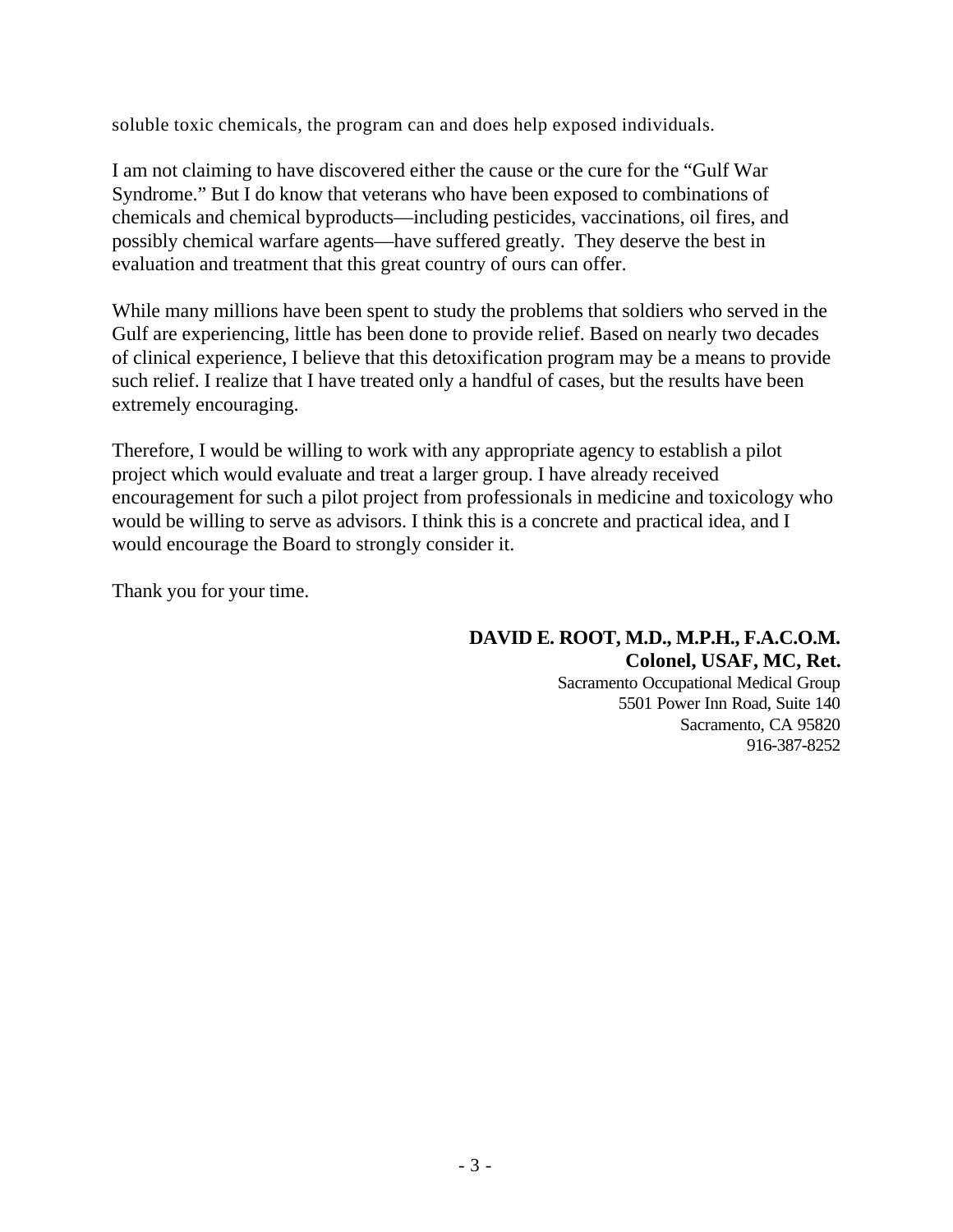#### **Evaluation of a Detoxification Regimen for Fat Stored Xenobiotics.** *Medical Hypothesis***, Vol. 9, 1982.**

**Summary:** One hundred and three individuals undergoing detoxification with the Hubbard procedure volunteered to undergo additional physical and psychological tests concomitant with the program. Participants had been exposed to recreational (abused) and medical drugs, patent medicines, occupational and environmental chemicals. Patients with high blood pressure had a mean reduction of 30.8 mm systolic, 23.3 mm diastolic; cholesterol level mean reduction was 19.5 mg/100 ml, while triglycerides did not change. Completion of the detoxification program also resulted in improvements in psychological test scores, with a mean increase in Wechsler Adult Intelligence Scale IQ of 6.7 points. Scores on Minnesota Multiphasic Personality Inventory profiles decreased on Scales (4-7) where high scores are associated with amoral and asocial personalities, psychopathic behavior and paranoia. Medical complications resulting from detoxification were rare, occurring in less than three percent of the subjects.

#### **Body Burden Reductions of PCBs, PBBs and Chlorinated Pesticide Residues in Human Subjects,** *Ambio***, Vol. 13, No. 5-6, 1984.**

**Summary:** Prior to detoxification, adipose tissue concentrations were determined for seven individuals accidentally exposed to PBB. The chemicals targeted for analysis included the major congeners of PBB, PCBs and the residues of common chlorinated insecticides. Of the 16 organohalides examined, 13 were present in lower concentrations following detoxification. Seven of the 13 reductions were statistically significant; reductions ranged from 3.5 to 47.2 percent, with a mean reduction among the 16 chemicals of 21.3 percent (s.d. 17.1 percent). To determine whether reductions reflected movement to other body compartments or actual burden reduction, a post-treatment follow-up sample was taken four months later. Follow-up analysis showed a reduction in all 16 chemicals averaging 42.4 percent (s.d. 17.1 percent) and ranging from 10.1 to 65.9 percent. Ten of the 16 reductions were statistically significant.

#### **Diagnosis and Treatment of Patients Presenting Subclinical Signs and Symptoms of Exposure to Chemicals Which Accumulate in Human Tissue. Proceedings of the National Conference on Hazardous Wastes and Environmental Emergencies, Cincinnati, Ohio, 1985.**

**Summary:** A discussion of some of the problems in attempting to diagnose and treat lowlevel body burdens of toxic chemicals. A review of 120 patients who were prescribed detoxification treatment as developed by Hubbard to eliminate fat-stored compounds showed improvement in 14 of 15 symptoms associated with several types of chemical exposures.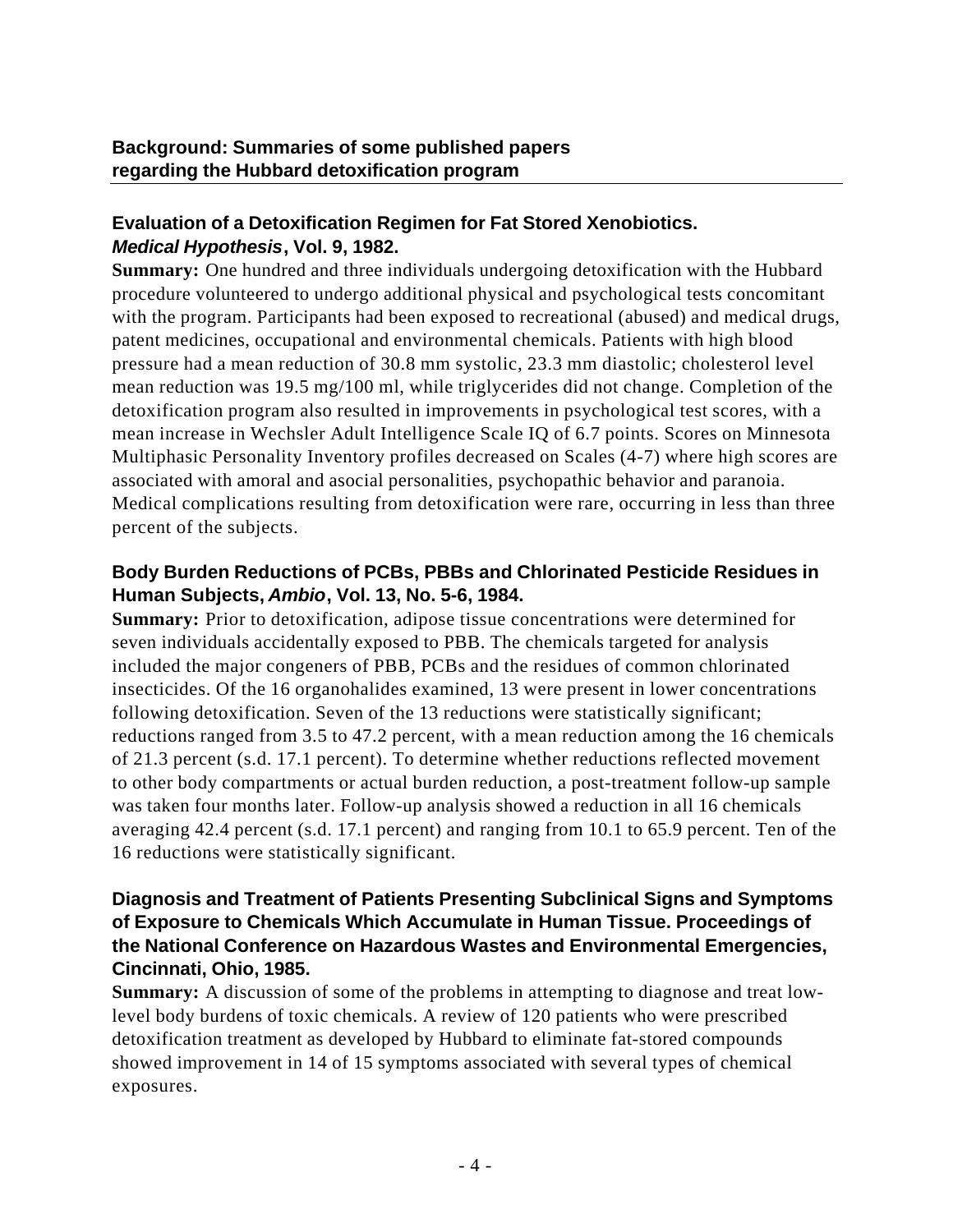# **Reduction of Hexachlorobenzene and Polychlorinated Biphenyl Human Body Burdens, World Health Organization, International Agency for Research on Cancer, Scientific Publications Series, Vol. 77, 1986.**

**Summary:** Electrical workers paired by age, sex and potential for polychlorinated biphenyl exposure were divided into treatment and control groups. Adipose-tissue concentrations of hexachlorobenzene (HCB), four other pesticides and 10 polychlorinated biphenyl congeners were

determined pre- and post- treatment, and three months post-treatment. At post treatment, all 16 chemicals were found at lower concentrations in the adipose tissues of the treatment group, while 11 were found in higher concentrations in the control group. Adjusted for reexposure as represented in the control group, HCB concentrations were reduced by 30% at post-treatment and 28% three months post-treatment. Mean reduction of polychlorinated biphenyl congeners was 61% at post-treatment and 14% three months post-treatment. These reductions are statistically significant  $(f < 0.001)$ . Enhanced excretion appeared to keep pace with mobilization, as blood-serum levels in the treatment group did not increase during treatment.

#### **Excretion of a Lipophilic Toxicant Through the Sebaceous Glands: A Case Report, Journal of Toxicology—Cutaneous and Ocular Toxicology, Vol. 6, No. 1, 1987.**

**Summary:** A 23-year-old woman worked at a manufacturing facility, hosing the soot and ash accumulated in the exhaust stack and on the filter pads of an oil-fired generator. She performed this task without protective gear. After six months, she reported feeling ill to the plant nurse. One month later, she was removed from the job, and she remained unable to work for 11 1/2 months because of symptoms relating to toxic chemical exposure. The toxicants were amenable to removal through the sebaceous glands and possibly the gastrointestinal tract by the Hubbard detoxification technique. This was accompanied by remission of her subjective complaints and she was authorized to return to work.

## **Improvement in Perception of Transcutaneous Nerve Stimulation Following Detoxification in Firefighters Exposed to PCBs, PCDDs and PCDFs, Clinical Ecology, Vol. VI, No. 2, 1989.**

**Summary:** Seventeen firefighters with a history of acute exposure to polychlorinated biphyenyls, dibenzofurans, and dibenzodioxins were evaluated for peripheral neuropathy. Neuropathic evaluation was done using the Neurometer® , a transcutaneous nerve stimulation device utilizing a constant sine wave at fixed amperage. Prior to detoxification, five of the 17 had abnormal current perception threshold measurements. Following treatment, all showed improvement. Most strikingly, the current perception thresholds of two patients returned to normal range after detoxification. This finding raises the possibility that damage heretofore thought to be permanent may in many instances be partially reversible.

## **Occupational, Environmental and Public Health in Semic: A Case Study of Polychlorinated Biphenyl (PCB) Pollution, Proceedings of the Annual Meeting of**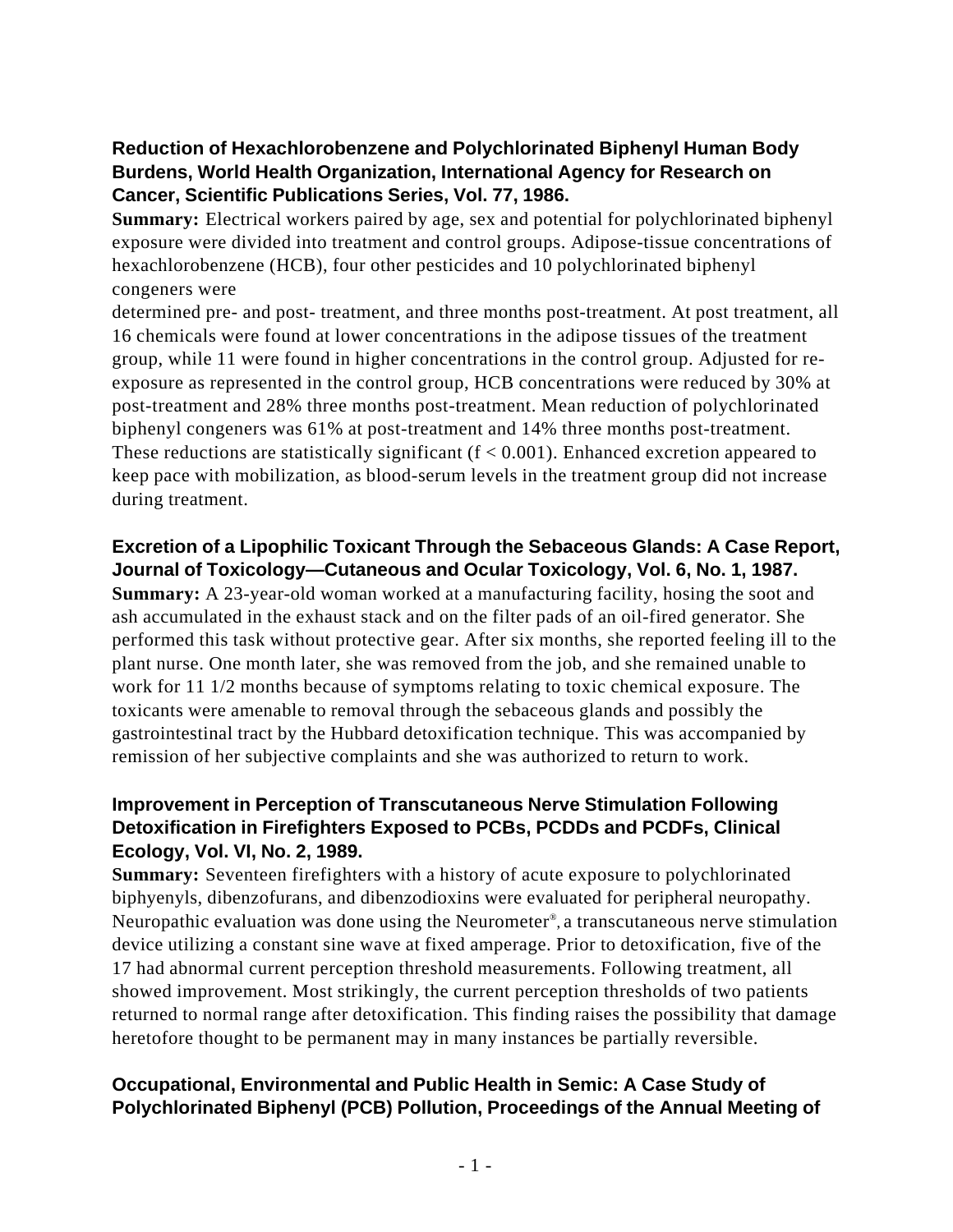#### **the American Society of Civil Engineers, New Orleans, Louisiana, October, 1989.**

**Summary:** Eleven workers with readily observable symptoms of exposure to PCBs and other chemicals were chosen for detoxification from a group of 24 male volunteers from a factory using PCBs in the manufacture of capacitors. The remaining 13 served as a control group. Detoxification treatment reduced both the body burdens and the symptoms of treated workers while no such improvements occurred in the control group. This study, undertaken in cooperation with the University Medical Center of Ljubljana and the Institut für Toxikologie, University and Technical Faculty of Zurich, supports the use of health screening and detoxification for individuals affected by toxic exposures.

## **Human Contamination and Detoxification: Medical Response to an Expanding Global Problem, Proceedings of the MAB UNESCO Task Force on Human Response to Environmental Stress, Moscow, 1989.**

**Summary:** Individuals with a variety of workplace exposures were unable to work or had reduced work capacity. Following detoxification, each was able to return to work. Though the results presented are anecdotal, they confirm previous findings in the peer-reviewed literature (Schnare et al., 1982; Roehm, 1983; Schnare et al., 1984; Schnare and Robinson, 1985; Tretjak et al., 1989) and demonstrate that this approach can be effective in reducing body burdens of toxic compounds and returning individuals to the workplace.

## **Neurobehavioral Dysfunction in Firemen Exposed to Polychlorinated Biphenyls (PCBs): Possible Improvement after Detoxification, Archives of Environmental Health, Vol. 44, No. 6, 1989.**

**Summary:** Fourteen firemen were exposed to polychlorinated biphenyls (PCBs) and their by-products at the site of a transformer fire and explosion. Six months after the fire, they underwent neurophysiological and neuropsychological tests. They were re-studied six weeks after detoxification. A control group of firefighters was selected from firemen who resided in the same city but were not engaged in the fire in question. Initial testing showed that firemen exposed to PCBs had poorer neurobehavioral function than the control group. Significant reversibility of impairment was noted after detoxification.

## **PCB Reduction and Clinical Improvement by Detoxification: An Unexploited Approach? Human and Experimental Toxicology, Vol. 9, 1991.**

**Summary:** A female worker from a capacitor factory, with a history of exposure to polychlorinated biphenyls (PCBs) and other lipophilic industrial chemicals, was admitted for treatment at the University Medical Centre of Ljubljana, Slovenia (then Yugoslavia). She presented with severe abdominal complaints, chloracne, liver abnormalities and a bluishgreen nipple discharge of approximately 50 ml  $d<sup>-1</sup>$  in quantity. High PCB levels were noted in adipose tissue (102 mg kg<sup>-1</sup>), serum (512 ug 1<sup>-1</sup>), skin lipids (66.3 mg kg<sup>-1</sup>), and in the nipple discharge  $(712 \text{ ug } 1^{-1})$ . After detoxification, PCB levels in adipose tissue were reduced to 37.4 mg  $kg^{-1}$  and in serum to 261 ug<sup>-1</sup>, respective reductions of 63% and 49%. Excretion of intact PCBs in sebum, appreciable before treatment, was enhanced by up to five-fold during detoxification. The nipple discharge ceased early in the detoxification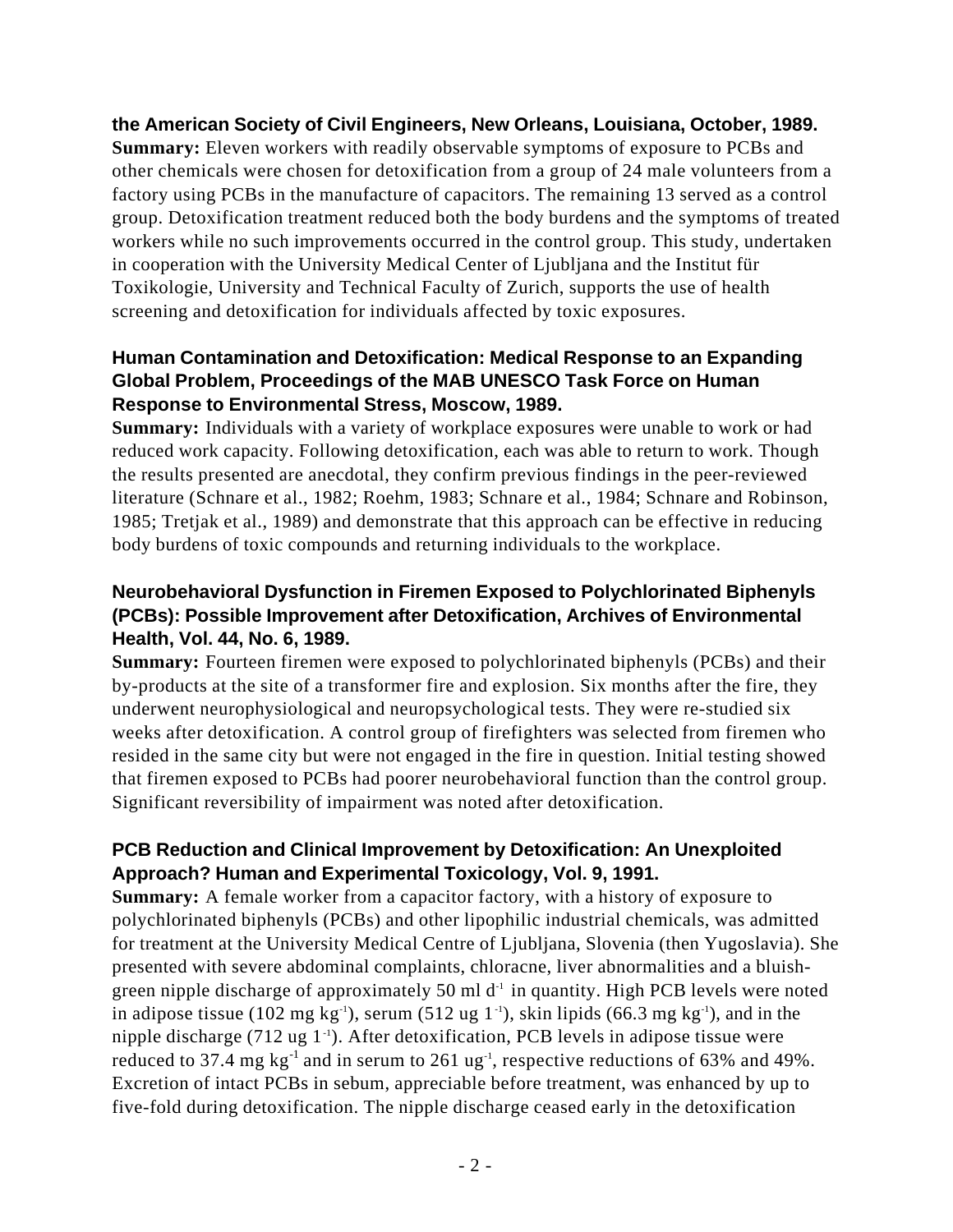regimen.

## **Xenobiotic Reduction and Clinical Improvements in Capacitor Workers: A Feasible Method, Journal of Environmental Science and Health, Vol. A 25, No. 7, 1990.**

**Summary:** Eleven capacitor workers, occupationally exposed to PCBs and other industrial chemicals, underwent detoxification. Thirteen co-workers served as controls. Mean PCB levels prior to detoxification were 28.0 mg/kg in adipose and 188.0 μg/L in serum. Following detoxification, PCBs were reduced in serum by  $42\%$  (p<0.05) and in adipose by 30% for patients without concurrent disease. Patients with concurrent disease had a 10% reduction in adipose levels, while serum levels remained unchanged. Both adipose and serum PCB levels increased in members of the control group. At a four-month follow up examination, these differences were maintained, though the mean adipose PCB values in all groups were higher than at post-

treatment. All patients reported marked improvement in clinical symptoms post-treatment, with most of these improvements retained at follow-up. No such improvements were noted in controls.

## **Treatment of Pesticide-Exposed Patients with the Hubbard Method of Detoxification. Presentation at the 120th Annual Meeting of the American Public Health Association, 1992.**

**Summary:** A review of the efficacy of detoxification in addressing the complaints of 155 patients who had experienced significant exposures to pesticides. Treatment effected reductions in chemical levels in adipose tissue, and a concomitant decrease in symptomatic complaints.

# **Neurotoxicity and Toxic Body Burdens: Relationship and Treatment Potentials. Proceedings of the International Conference on Peripheral Nerve Toxicity, 1993.**

**Summary:** Many chemicals have neurotoxic health effects of long duration, leading to the conclusion that these effects are essentially irreversible. This paper proposes that the accumulation and persistence of neurotoxic chemicals in adipose tissue may play a role in the prolongation of neurotoxic effects. If this were the case, an approach designed to reduce body burdens of fat-soluble compounds should lead to a similar reduction in neurotoxic effects. Transcutaneous current perception thresholds were measured using the Neurometer device in 48 patients exhibiting neurotoxic effects both before and after detoxification. Following detoxification, marked improvements were noted in both peripheral neuropathy and self-reported patient profiles.

## **Reduction of Drug Residues: Applications in Drug Rehabilitation. Presentation at the 123rd Annual Meeting of the American Public Health Association, 1995.**

**Summary:** Drug residues and their lipophilic metabolites are associated with persistent symptoms; their mobilization into blood correlates with drug cravings. The concentration of drug metabolites in both sweat and urine was measured in eight individuals who had been actively using drugs prior to detoxification. Cocaine, opiate, and benzodiazepan metabolites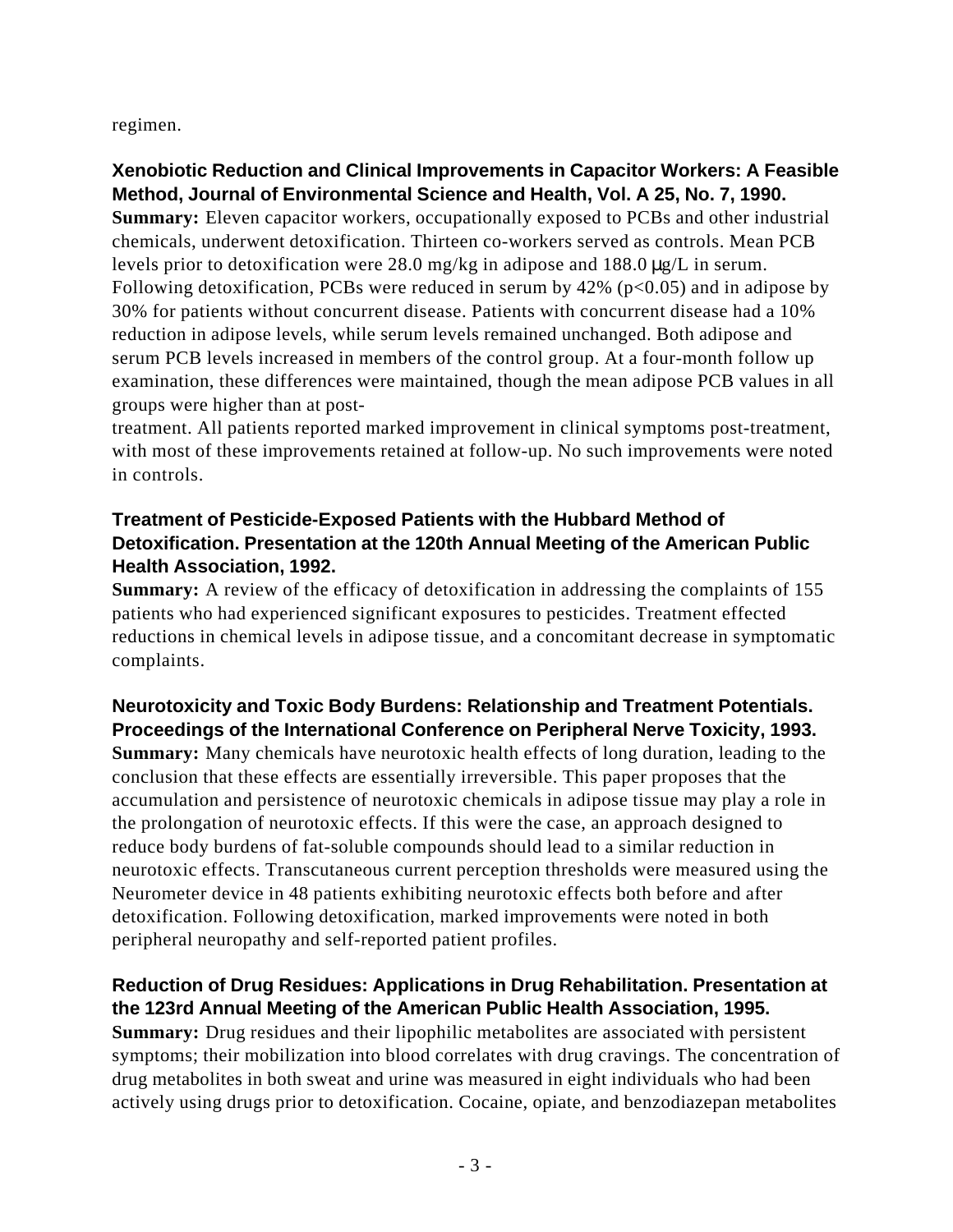were detected by fluorescent immunoassay in both sweat and urine. Low levels (not indicative of use) continued to be eliminated for several weeks. In two cases, drug levels were below detection prior to treatment but became detectable during detoxification. A separate series of 249 clients with a history of drug abuse rated the severity of their symptoms before and after detoxification. Chief symptomatic complaints prior to detoxification included fatigue, irritability, depression, intolerance of stress, reduced attention span and decreased mental acuity. (These same symptoms were dominant in those who had ceased active drug abuse over a year prior to treatment.) Following detoxification, both past and current users reported marked improvements in symptoms, with most returning to normal range. The Hubbard detoxification program represents a vital innovation in drug rehabilitation: an approach aimed at a long term reduction of the predisposition for drug abuse.

## **Treatment of Children with the Detoxification Method Developed by Hubbard. Presentation at the 123rd Annual Meeting of the American Public Health Association, 1995.**

**Summary:** Eighteen children from ten families were referred for detoxification. Their chief complaints included environmental sensitivity, headaches, chronic fatigue, allergies, respiratory problems and recurrent infections. In each case, the entire family had become ill following a known change (e.g., application of pesticides, installation of improperly cured carpet) in their environment. The ages of the children ranged from neonatal to 15 at the time of exposure, with treatment ages ranging from 4 to 21. Treatment resulted in improvements in symptom profiles, with at least 89% of the children reporting long-term improvements in their symptoms. Where children have become ill following chemical contamination, treatment with the detoxification method developed by Hubbard is a viable approach.

#### **Precipitation of Cocaine Metabolites in Sweat and Urine of Addicts Undergoing Sauna Bath Treatment. College on Problems of Drug Dependence, Fifty-Seventh Annual Scientific Meeting, National Institute on Drug Abuse, College on Problems of Drug Dependency, 1995.**

**Summary:** Four subjects (three males and one female) admitted to a residential treatment program were selected for study. All met DSM-III-R criteria for cocaine dependence and ingested cocaine by smoking. The duration of their use of the drug ranged from eight months to 18 years, and they reported cocaine use on over 75% of days in the month just prior to treatment. Three reported last use of cocaine within 48 hours of admission; one reported last use 25 days prior to program entry. Urine and sweat samples were collected from subjects every two to three days during detoxification and analyzed by fluorescent immunoassay. Cocaine metabolites were detectable in both sweat and urine of all subjects. Three of the four subjects showed a measurable increase in sweat or urine cocaine metabolite concentrations at the beginning of detoxification. Two subjects demonstrated negative urine samples prior to detoxification, but demonstrated the presence of metabolites when detoxification commenced.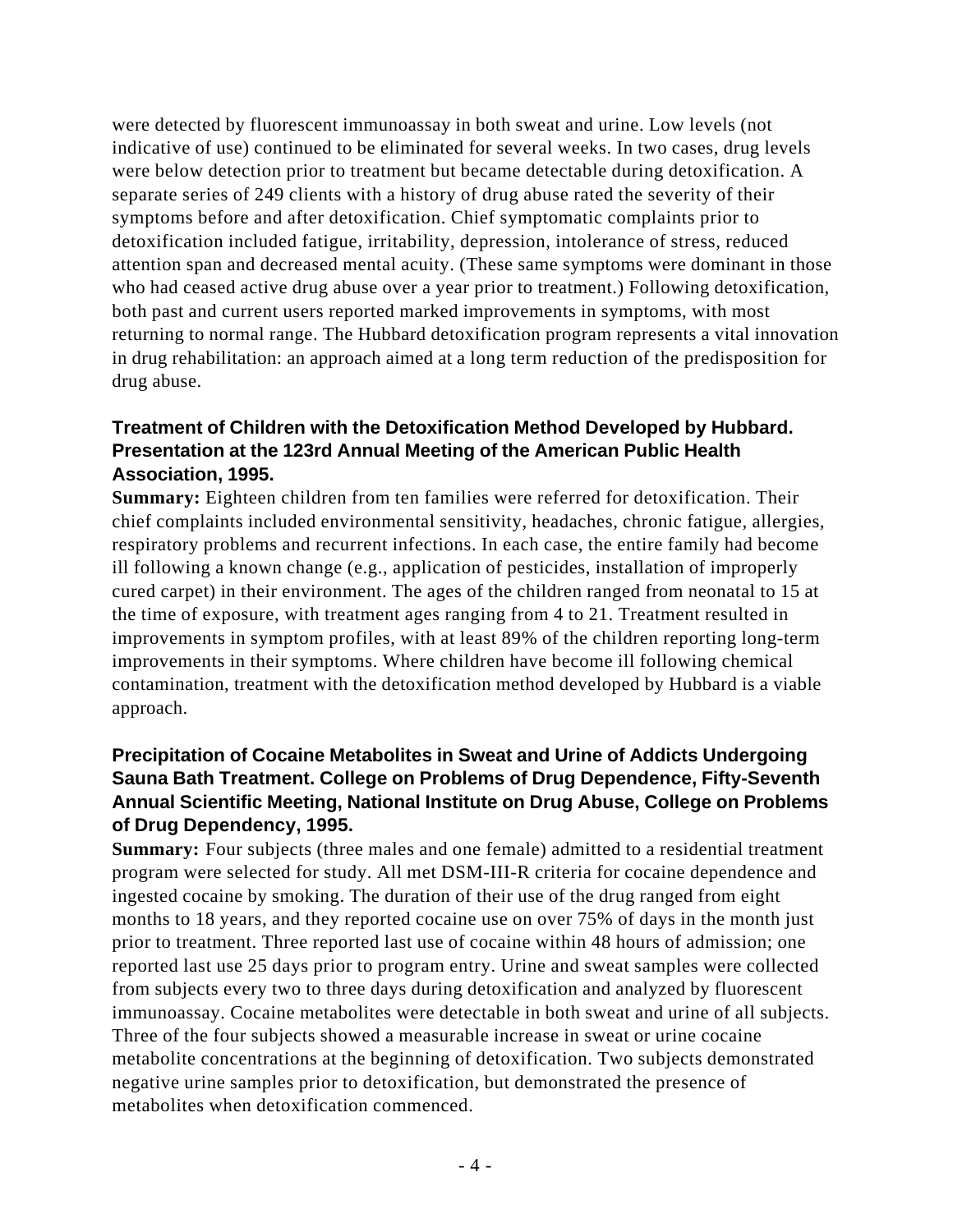## **Reduction of the Radioisotope Cs-137 Using the Detoxification Method Developed by Hubbard. Presentation at the 124th Annual Meeting of the American Public Health Association, 1996.**

**Summary:** Fourteen children living in the plume path of the destroyed Chernobyl reactor underwent detoxification. Each was periodically measured using a portable radiation detection system capable of measuring the characteristic gamma ray emitted during the radioactive decay of Cs-137. (Five such measures over the course of approximately four weeks.) Elimination rates were compared to expected rates of elimination from published studies. Children uniformly eliminated Cs-137 more rapidly than expected, with the exception of two cases in which children were eating contaminated treats from home. (Rapid elimination of Cs-137 resumed when these items were eliminated from their diets.)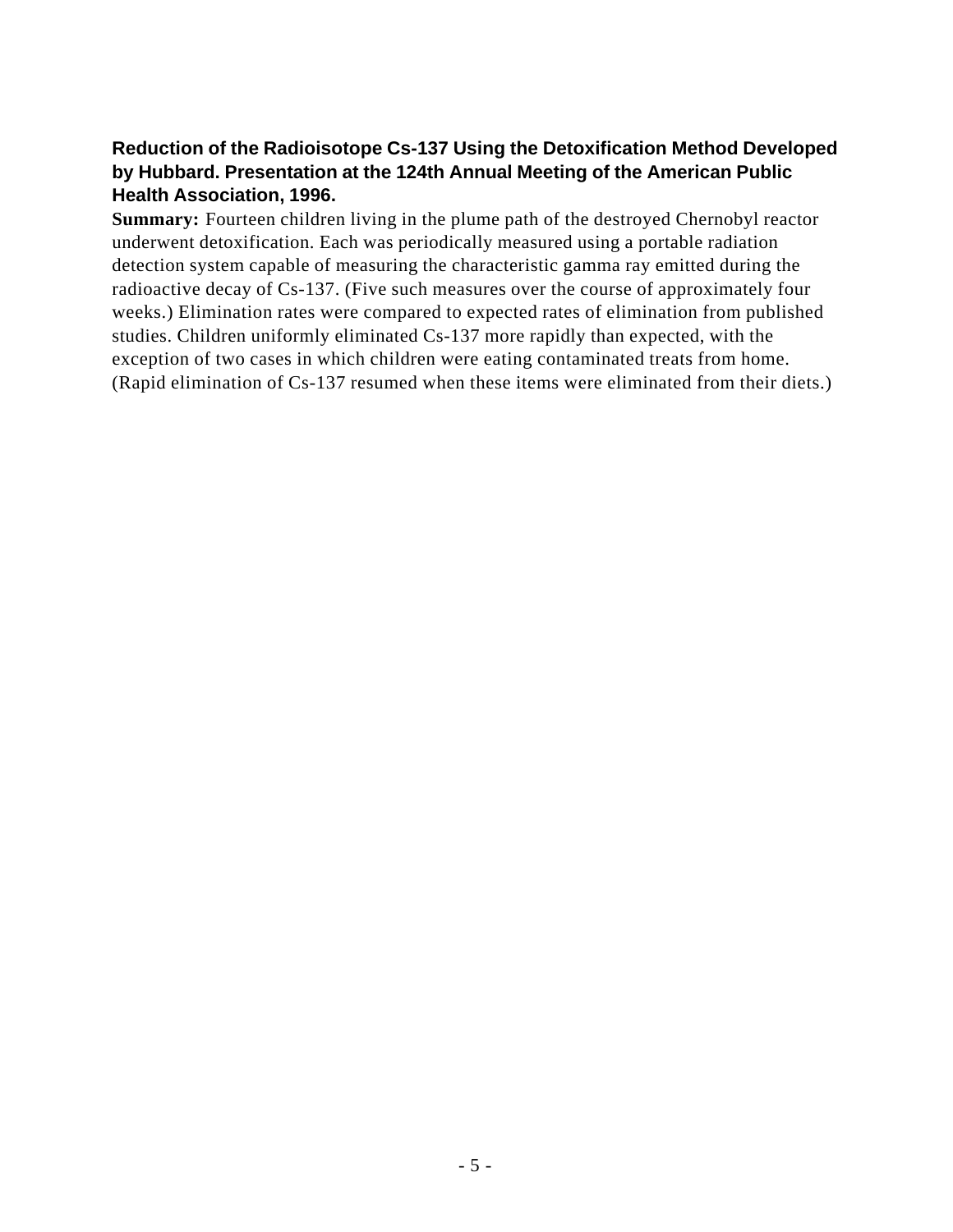## **I. Contamination with Synthetic Chemicals**

Human exposure to toxic chemicals has dramatically increased in the last century. Millions of compounds have been formulated and some 50,000 are now in commercial use. The environmental persistence of many of these compounds is cause for concern. In addition, many of these synthetic compounds accumulate in biological organisms ("bioaccumulation"), storing in bone, fat, or another compartment of the body.

Hundreds of these compounds are found in U.S. citizens, with many present in each of us (1). In addition to commercial compounds, many drugs — both pharmaceutical and socalled recreational — can remain in the body for an extended time. Drugs such as LSD (2,3), PCP (4), cocaine (5), marijuana (6) and diazepam (7) are found in fat. These drugs can be retained for extended periods, especially under conditions of chronic use (5,8-11).

Adverse health effects have been shown for some of these compounds. Health effects from most compounds have not, however, been studied in detail. Further, the health effects from combinations of chemicals are unknown. It is clearly preferable to have low levels of foreign compounds rather than high.

## **II. Reduction of Bioaccumulated Compounds**

While we still do not fully understand the bioactive mechanisms or the kinetics of many toxic substances, physicians have known for centuries that health problems can ensue as a result of accumulations of xenobiotics (foreign chemicals) and have looked for ways to safely and effectively reduce body burdens.

Ramazzini, in his 1713 work, Diseases of Workers, notes that writers of works on poisons at that time "advise, in general, remedies that have the power of setting the spirits and blood mass in motion and of provoking sweat" (12), a recommendation which aligns well with current knowledge of the kinetics and metabolism of foreign compounds.

Approaches to handling bioaccumulation of harmful chemicals depend on increasing the rate of removal of these compounds. This is accomplished by either altering the compound to a non-toxic form or by enhancing the rate of elimination.

This philosophy has been applied in many ways. In acute poisoning, purging is a key means of removing the toxic compound before adverse effects arise. For this reason, a strong purgative is included in the highly toxic pesticide, paraquat.

Ingestion of compounds known to bind to the contaminating compound has been used in some cases. This increases the rate of removal of the toxic compound because it cannot be reabsorbed as it passes through the intestine. In this manner, cholestyramine was successfully used to reduce levels of Kepone (13), and Prussian blue was used to reduce levels of radioactive Cesium (14).

A fasting technique has been used to enhance the mobilization of fat-stored compounds.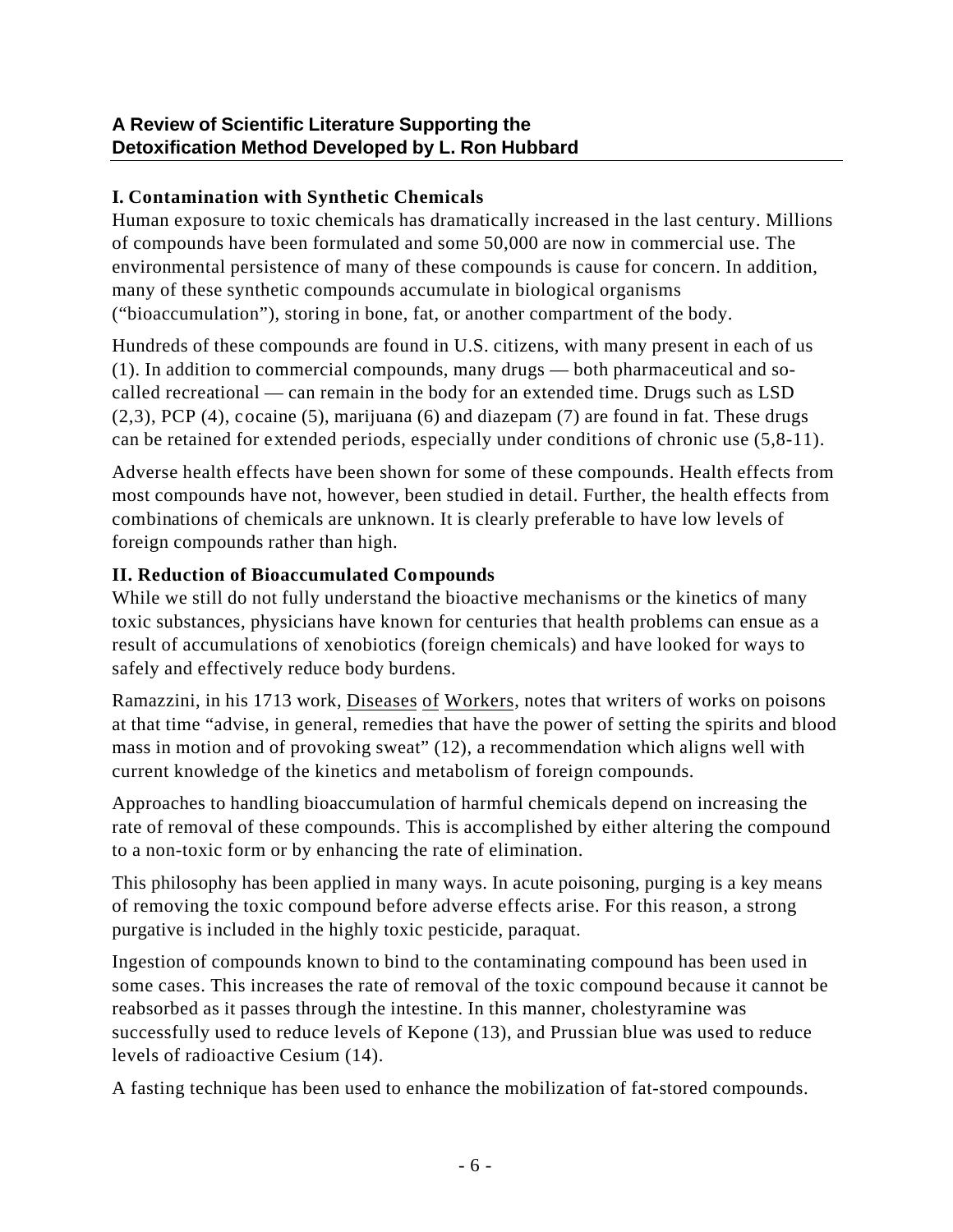This approach resulted in improved symptoms in 16 PCB-exposed Taiwanese patients (15), although the levels of PCBs in the blood of these patients increased.

Ethylenediaminetetraacetate (EDTA) has been used for many years in the treatment of lead toxicity. EDTA binds to lead and other compounds in the blood, the resultant complex then being eliminated. (16,17)

Reduction of fat-stored chemicals must be aimed at mobilizing chemicals from fat stores, distributing the mobilized chemical to routes of elimination, and increasing the rate at which these routes are utilized. This is the design behind the detoxification procedure developed by Hubbard.

# **III. The Detoxification Program Developed by L. Ron Hubbard**

This program was designed to mobilize and enhance the elimination of fat-stored xenobiotics. The Hubbard program was specifically developed to reduce levels of drug residues but has proven to be applicable to the reduction of other fat-stored compounds. The program has gained widespread support due to its effectiveness and the fact that it is well supported by the medical literature. Each component of the program is in alignment with current research on the mobilization of fat stores and the facilitation of toxin elimination. The components of this program are:

# **A. Exercise:**

Fat is stored throughout the body, with significant deposits not only in adipose tissue but also in cellular reserves, membranes, etc. Exercise is aimed at both promoting deep circulation in the tissues and enhancing the turnover of fats.

Numerous studies have shown that exercise promotes the circulation of blood to tissues (18) and also promotes mobilization of lipid from storage depots (19-24).

Mobilization of fat stores is accompanied by mobilization of the toxins stored in the fatty tissue (25-27).

# **B. Sauna:**

Mobilization of chemicals is not desirable if routes of elimination are not enhanced. Chemicals are excreted through many routes including feces, urine, sweat, sebum, and lung vapor.

The purposes of the sauna aspect of this program are two-fold. Heat stress is a means of increasing circulation (28) and of enhancing the elimination of compounds through both sweat and sebum. It is documented that methadone (29), amphetamines (30), methamphetamines and morphine (31), copper (32), mercury (33), additional metals (34) and other compounds appear in human sweat. Enhancement of this elimination route is a key purpose of the sauna aspect of this program.

In addition to an increase in sweat production, increased body temperature results in heightened production of sebum, the material produced by the skin's sebaceous glands (35).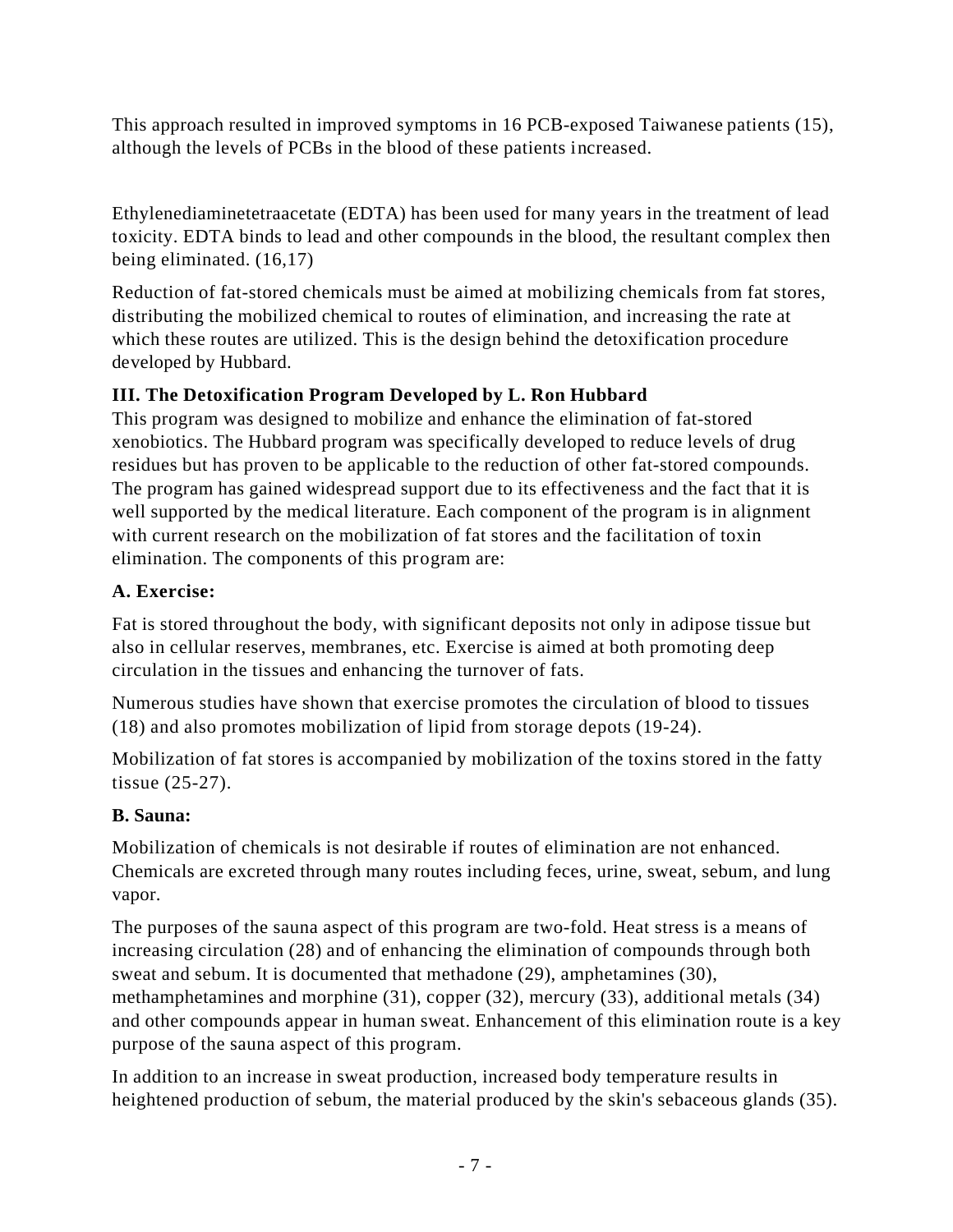In patients exhibiting "chloracne", a specific skin disorder caused by chemical exposure, the causative compounds may be detected both in adipose tissue and in sebum of the skin (36).

Though not a major route of elimination for polychlorinated biphenyls (PCBs), PCBs may be found in sebum of exposed individuals (37). Both the concentration of PCBs and the quantity of sebum produced have been shown to increase during the detoxification program developed by Hubbard (38).

## **C. Supplements:**

# Niacin

Effects of specific vitamins are utilized as well. Niacin has a long-term effect of reducing the mobilization of fatty acids (39). However, the initial reduction in mobilized fatty acids following a single dose is followed by a transitory increase in free fatty acid mobilization  $(40, 41)$ .

Mobilization of free fatty acids by other mechanisms has been shown to result in concurrent mobilization of the fat-stored chemicals (26,27). This also appears to occur during this detoxification program. The increased turnover of fat results in mobilization of fat-stored chemicals and the opportunity to eliminate them from the body.

## Polyunsaturated Oils

One means of excretion of chemicals is through the bile. However, such bile excretion results in elevated levels of chemicals in the intestine, providing an opportunity for reabsorption of these compounds (42,43).

It has been known for many years that addition of unsaturated oils to the diet can increase the excretion rate of certain compounds. This is due either to blocking the reabsorption of the chemical or to altering the rate at which the compound is excreted (45).

Supplementation with unsaturated fats also affects the content of the stored adipose tissue (45). Apparently, as the stored fats are mobilized and re-stored, the dietary supplements replace some of the mobilized fats so that an exchange is effected.

# Vitamin Supplementation

Vitamin and mineral supplementation is included for several reasons. Replacement of vitamins and minerals lost through sweating is one reason. Correction of any deficiencies is necessary as well.

Extensive sweating is a component of this program. As significant levels of vitamins and minerals appear in sweat, their loss through sweating could create deficiencies were they not replaced.

Deficiencies may already be present. Specific vitamin, mineral and amino acid deficiencies are known consequences of alcohol and drug abuse, due either to poor nutrition or to the action of the drugs themselves (46-48). PCB poisoning in animals has been shown to result in a significant decrease of vitamin A in the liver and serum (49,50).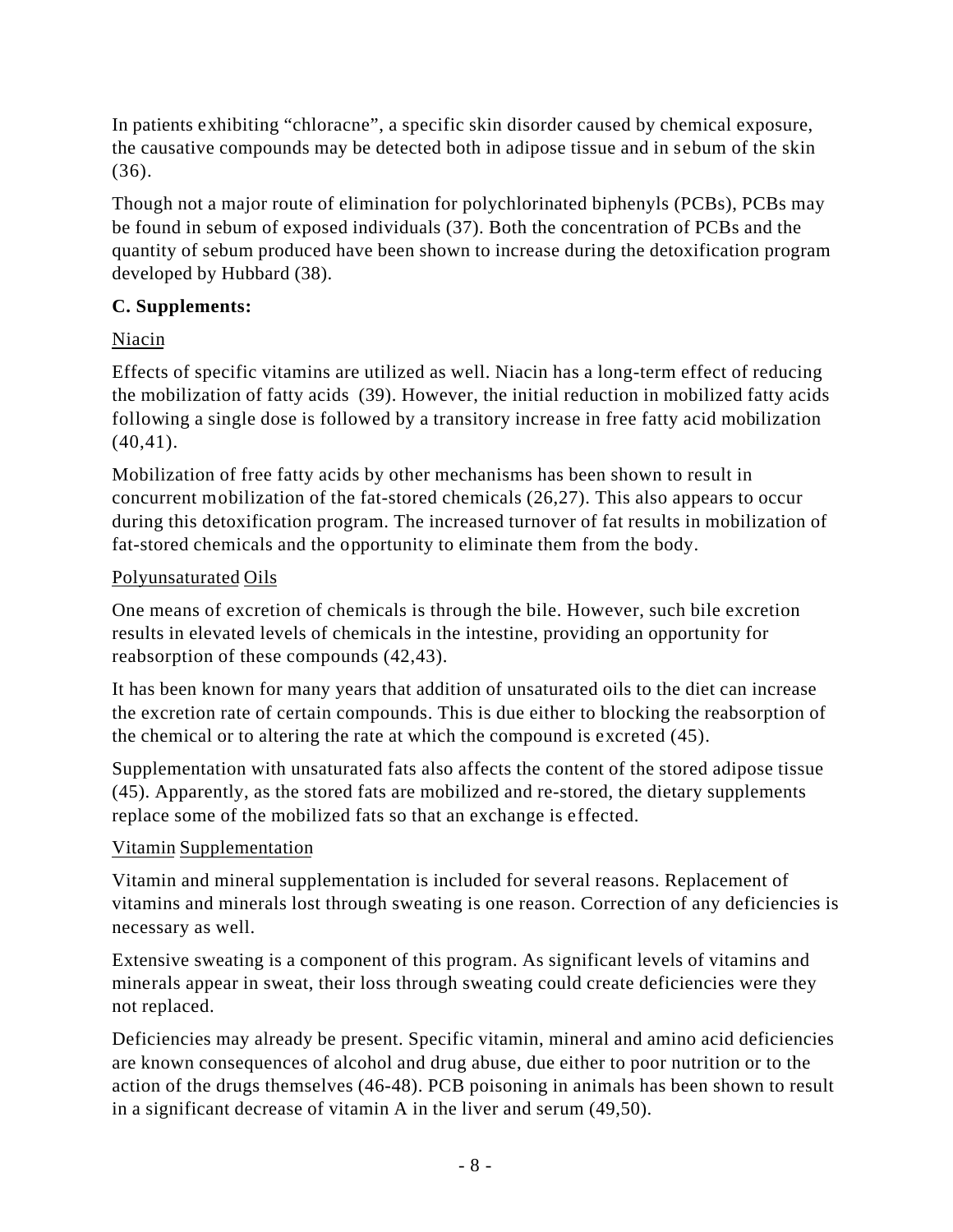Further, research in animals has demonstrated that vitamin deficiencies retard the metabolism of drugs (51). Changes in nutrient levels, with consequent adverse effects on metabolism, may occur with other chemicals as well.

Supplementation with vitamins is anticipated to assist the individual in several ways. Such supplementation will certainly assist in correction of nutritional deficiencies. It might also be expected to aid in the metabolism of chemicals.

# **D. Sufficient liquids to offset the loss of body fluids through sweating:**

This is a logical necessity during any extended period of sweating. In addition to liquid supplementation, sodium, potassium, calcium-magnesium solution and cell salts are taken on an

individual basis. Patients undergoing this detoxification program are monitored to ensure signs of heat exhaustion or salt depletion do not appear.

# **E. Regular diet supplemented with plenty of fresh vegetables:**

This program is not a dietary program. The only change in diet required by patients on this program is that they eat plenty of fresh vegetables. This ensures that bowel movements remain regular.

#### **F. A properly ordered personal schedule which provides the person with the normally required amount of sleep:**

The detoxification program is intensive. The mobilization and elimination of stored chemicals can put a stress on the individual's body. Therefore, it is imperative that individuals ensure that they are well-rested during the program.

# **IV. Studies Regarding the Detoxification Program Developed by L. Ron Hubbard**

# **A. Safety of the Program:**

An initial study of 103 individuals demonstrated the safety of this program. Medical complications associated with the program occurred in less than three percent of the individuals and were minor in nature. There was one case of pneumonia, one of ear infection, and one case of diarrhea during the approximately three weeks of program delivery. Reductions in blood pressure and cholesterol were benefits of the program. The program also resulted in improvements in psychological test scores. (52)

This program is designed to mobilize and eliminate fat-stored chemicals. During any such program in which xenobiotics are deliberately mobilized from fat stores, it is important that elimination keep pace with this mobilization process. Otherwise it is possible that mobilization will result in heightened blood concentrations of the mobilized compounds.

Blood levels of chemicals were monitored in a study of electrical workers conducted by Schnare & Robinson (53). They showed that blood levels of both PCBs and pesticides were fairly consistent over the course of treatment. Thus, elimination of compounds appeared to keep pace with their mobilization during this study.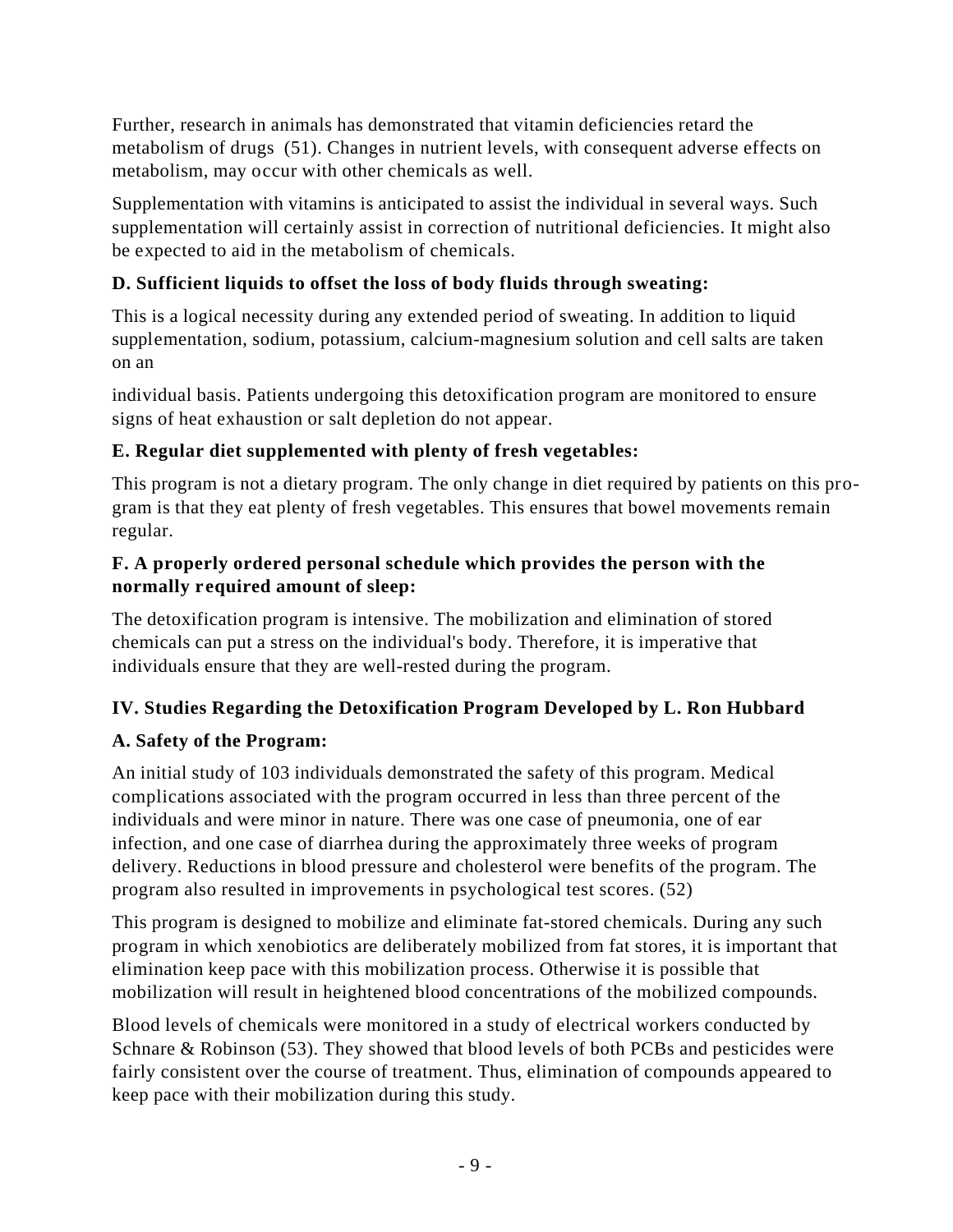# **B. Results of Detoxification:**

The detoxification method developed by Hubbard has been shown to reduce levels of several fat-stored chemicals. Studies of this method have focused on individuals who have accumulated fat-soluble compounds through either occupational or environmental exposure.

In 1983, Roehm reported reductions in DDE and PCBs and clearing of symptoms in a Vietnam vet with a range of symptoms (54).

A 1984 study demonstrated statistically significant reductions of from 10.1 to 65.9 percent for sixteen fat-stored compounds. The compounds tested included polychlorinated biphenyls (PCBs), polybrominated biphenyls (PBBs) and chlorinated pesticides. The study population had been specifically exposed to PBBs approximately 10 years prior to treatment. Reductions in PBBs were 58.7 percent  $(p<0.05)$  when treated with the Hubbard method. (55) According to independent evaluation, the chemical levels for PBBs had not reduced during the five years prior to treatment (56).

In a controlled study, electrical workers exposed to hexachlorobenzene (HCB), PCBs and other compounds, were treated with the Hubbard method. Statistically significant reductions of 30% for HCB and 16% for PCBs were observed. These reductions were stable at follow-up observations three months subsequent to treatment. (53)

Further documentation of PCB reduction was reported in the case of a female factory worker from Yugoslavia. Her excessive PCB levels (102 mg/Kg in adipose and 512 µg/L in serum — approximately 50 times higher than the general population) were reduced by 63% in adipose and 49% in serum following treatment. In addition, a spontaneous breast discharge containing PCBs ceased during treatment. This woman's symptoms also improved over the course of treatment. (38)

Improvements in this woman led to a controlled study of a group of male co-workers. Again, reductions in PCB levels were observed and improvements in symptoms noted for the group treated with the Hubbard method (57,58).

As the number of toxic chemicals in the workplace increases, it is sometimes difficult to identify the exact nature of a toxicant. Such was the case for a woman exposed to both the residues trapped in filters from the exhaust stacks of an oil-fired electrical generator and the contaminated water used to clean these filters. She became ill following six months of such exposure and was unable to work. During treatment with the Hubbard method a black substance began oozing from her pores. This abated late in treatment. Both her objective and subjective complaints were reduced following treatment and she was able to return to work. (59)

Firefighters are often exposed to toxic compounds in the course of their work. Such was the case for a group of firefighters responding to a fire involving transformers filled with PCBs. Several of these men became ill following the fire.

Neurophysiological and neuro-psychological tests were conducted on 14 of these firefighters six months after the fire. This battery of 22 tests demonstrated that the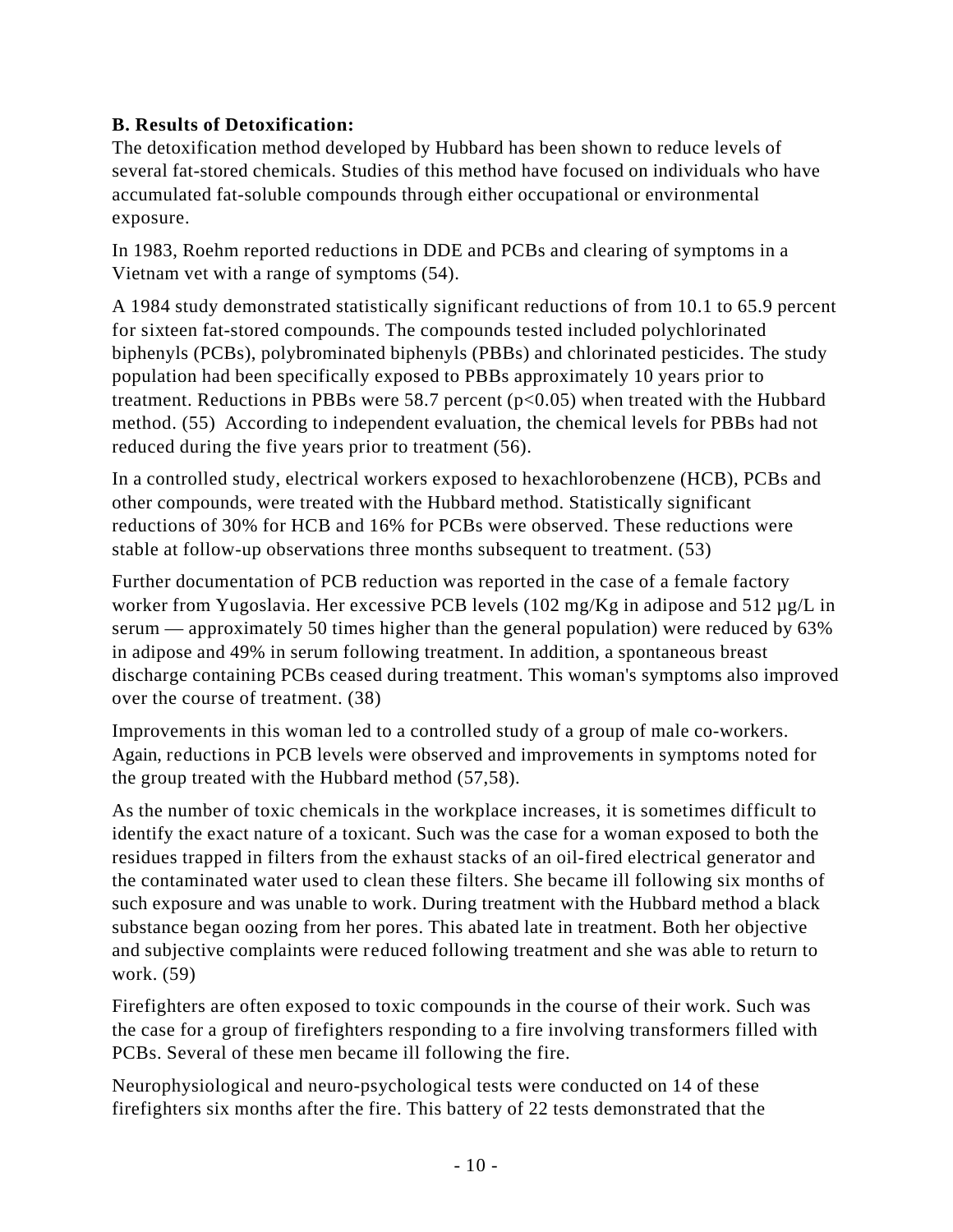firefighters who had been involved with the fire were significantly impaired in both memory and cognitive functions when compared to co-workers from the same department who had not participated in fighting this fire. (Scores for 13 of the 22 tests were significantly worse in the exposed firefighters.)

Following treatment with the detoxification method developed by Hubbard, significant improvements in 6 of the 13 tests originally showing impairment were noted. (60)

These firefighters were also tested for peripheral nerve damage. Five of the seventeen firefighters tested showed significant peripheral neuropathy. All showed improvement following treatment with the Hubbard method, with two of the five returning to normal range. (61)

Many people have experienced adverse health effects after exposure to compounds whose identity is unknown. The detoxification program has been shown effective in alleviating symptoms in such patients. In one study, the selected patient population reported symptom profiles prior to treatment that were in alignment with chemically exposed individuals reported by other authors (not statistically different). Following treatment, their symptom profiles had improved significantly and were now not significantly different from a healthy population. (62)

#### **V. Summary**

This body of peer-reviewed literature substantiates the effectiveness of the Hubbard program in reducing levels of foreign compounds stored in fat and in improving the symptom profiles of chemically exposed individuals. Health benefits of this program are not limited to symptomatic improvements. In the case of documented impairments in neurological function, these impairments were shown by two independent approaches to be significantly improved by detoxification treatment.

This program has proven to be a safe and effective addition to clinical practice. As the quantity and variety of chemicals employed in our society increase, it can be expected that this program will become increasingly relevant.

#### *References*

- 1. Stanley JS (1986) Broad Scan Analysis of Human Adipose Tissue: Volume 1: Executive Summary EPA 560/5-86-035.
- 2. Axelrod J, Brady RO, Witkop B and Evarts EV (1957) The distribution and metabolism of lysergic acid diethylamide. Ann NY Acad Sci 66:435-444.
- 3. Stolman A (1974) The absorption, distribution, and excretion of drugs and poisons and their metabolites. In: Progress in Chem Tox, Vol. 5, A Stolman, ed., Academic Press, pp 1-99.
- 4. James SH and Schnoll SH (1976) Phencyclidine: Tissue distribution in the rat. *Clin Tox* 9:573-582.
- 5. Nayak PK, Misra AL and Mulé SJ (1976) Physiological disposition and biotransformation of [3H]cocaine in acutely and chronically treated rats. *J Pharmacol & Exper Ther* 196:556-569.
- 6. Rodger L. Foltz, Ph.D., Personal communication.
- 7. Friedman H, Ochs HR, Greenblatt DJ and Shader RI (1985) Tissue distribution of diazepam and its metabolite desmethyldiazepam: A human autopsy study. *J Clin Pharmacol* 25:613-615.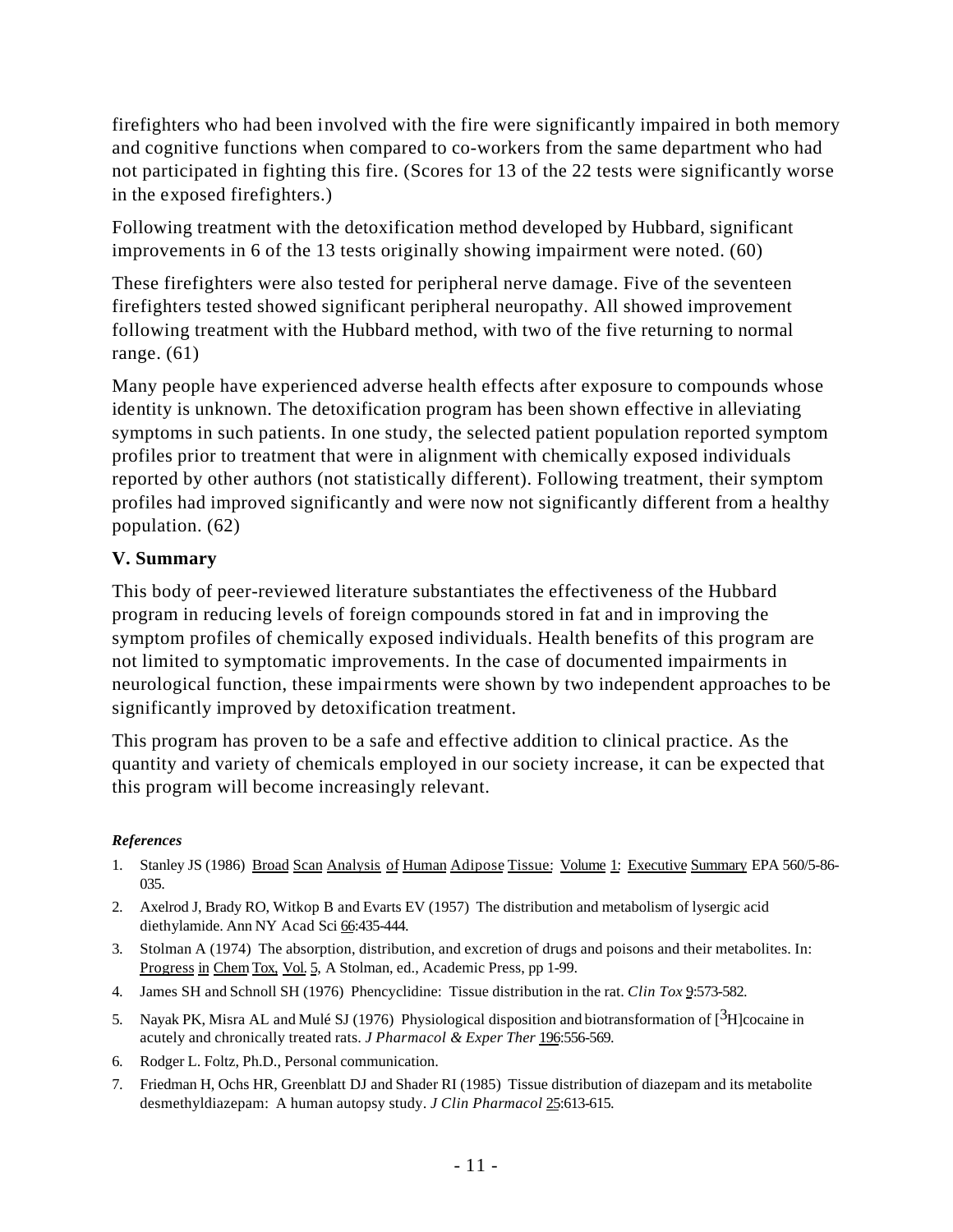- 8. Dackis CA, Pottash ALC, Annitto W and Gold MS (1982) Persistence of urinary marijuana levels after supervised abstinence. *Am J Psychiatry* 139:1196-1198.
- 9. Martin BR (1982) Long-term disposition of phencyclidine in mice. *Drug Metabolism and Disposition* 10:189-193.
- 10. Weiss RD (1988) Protracted elimination of cocaine metabolites in long-term, high- dose cocaine abusers. *Amer J Med* 85:879-880.
- 11. Cone EJ and Weddington Jr. WW (1989) Prolonged occurrence of cocaine in human saliva and urine after chronic use. *J Analytical Toxicol* 13:65-68.
- 12. Ramazzini, B (1713) Diseases of Workers, New York Academy of Medicine, History of Medicine Series, Vol. 23, Hafner Publishing Co., New York, 1964.
- 13. Guzelian PS (1982) Chlordecone poisoning: A case study in approaches of detoxification of humans exposed to environmental chemicals. *Drug Metab Reviews* 13:663-679.
- 14. Ricks R et al. (1989) The Radiological Accident in Goiania, Unipub Publications, Lanham, MD. (Reported by Hixson JR in Medical Tribune, Thursday, September 22, 1988)
- 15. Imamura M, Tung T-C (1984) A trial of fasting cure for PCB poisoned patients in Taiwan. *Am J Ind Med* 5:147- 153.
- 16. Chisolm Jr. JJ (1968) The use of chelating agents in the treatment of acute and chronic lead intoxication in childhood. *J Pediatrics* 73:1-38.
- 17. Wedeen RP, Batuman V and Landy E (1983) The safety of the EDTA lead-mobilization test. *Env Research* 30:58- 62.
- 18. Bulow J (1983) Adipose tissue blood flow during exercise. *Danish Medical Bulletin* 30(2):85-100.
- 19. Friedberg SJ, Harlan Jr. WR, Trout DL, Estes Jr. EH (1960) The effect of exercise on the concentration and turnover of plasma nonesterified fatty acids. *J Clin Invest* 39:215.
- 20. Carlson LA and Pernow B (1961) Studies on blood lipids during exercise. *J Lab and Clin Med* 58:673-681.
- 21. Friedberg SJ, Sher PB, Bogdonoff MD and Estes Jr. EH (1963) The dynamics of plasma free fatty acid metabolism during exercise. *J Lipid Research* 4:34-38.
- 22. Horstman D, Mendez J, Buskirk ER, Boileau R and Nicholas WS (1971) Lipid metabolism during heavy and moderate exercise. *Med and Sci in Sports* 3:18-23.
- 23. Taylor AW, Shoemann DW, Lovlin R and Lee S (1971) Plasma free fatty acid mobilization with graded exe rcise. *J Sports Med* 11:234-240.
- 24. Wirth A, Schlierf G and Schetler G (1979) Physical activity and lipid metabolism. *Klin Wochenshri* 57:1195.
- 25. Findlay GM and de Freitas ASW (1971) DDT movement from adipocyte to muscle cell during lipid utilization. *Nature* 229:63.
- 26. de Freitas AS and Norstrom RJ (1974) Turnover and metabolism of polychlorinated biphenyls in relation to their chemical structure and the movement of lipids in the pigeon. *Can J Physiol Pharmacol* 52:1081-1094.
- 27. Mitjavila S, Carrera G and Fernandez Y (1981) II. Evaluation of the toxic risk of accumulated DDT in the rat: During fat mobilization. *Arch Environ Contam Toxicol* 10:471-481.
- 28. Seba DB (1990) Thermal chamber depuration: A perspective on man in the sauna. *Clinical Ecology* 7:1-12.
- 29. Henderson GL and Wilson BK (1973) Excretion of methadone and metabolites in human sweat. *Res Comm Chem Path & Pharmac* 5:1-8.
- 30. Vree TB, Muskens ATJM, and Van Rossum JM (1972) Excretion of amphetamines in human sweat. *Arch Int Pharmacodyn* 199:311-317.
- 31. Ishiyama I, Nagai T, Nagai T, Komuro E, Momose T and Akimori N (1979) The significance of drug analysis of sweat in respect to rapid screening for drug abuse. *Z Rechtsmed* 82:251-256.
- 32. Sunderman Jr. FW, Hohnadel DC, Evenson MA, Wannamaker BB and Dahl DS (1974) Excretion of copper in sweat of patients with Wilson's disease during sauna bathing. *Ann Clinic Lab Sci* 4:407.
- 33. Stopford W (1979) Industrial exposure to mercury. In: The biogeochemistry of mercury in the environment, Elsevier/North-Holland Biomedical Press, pp367-397.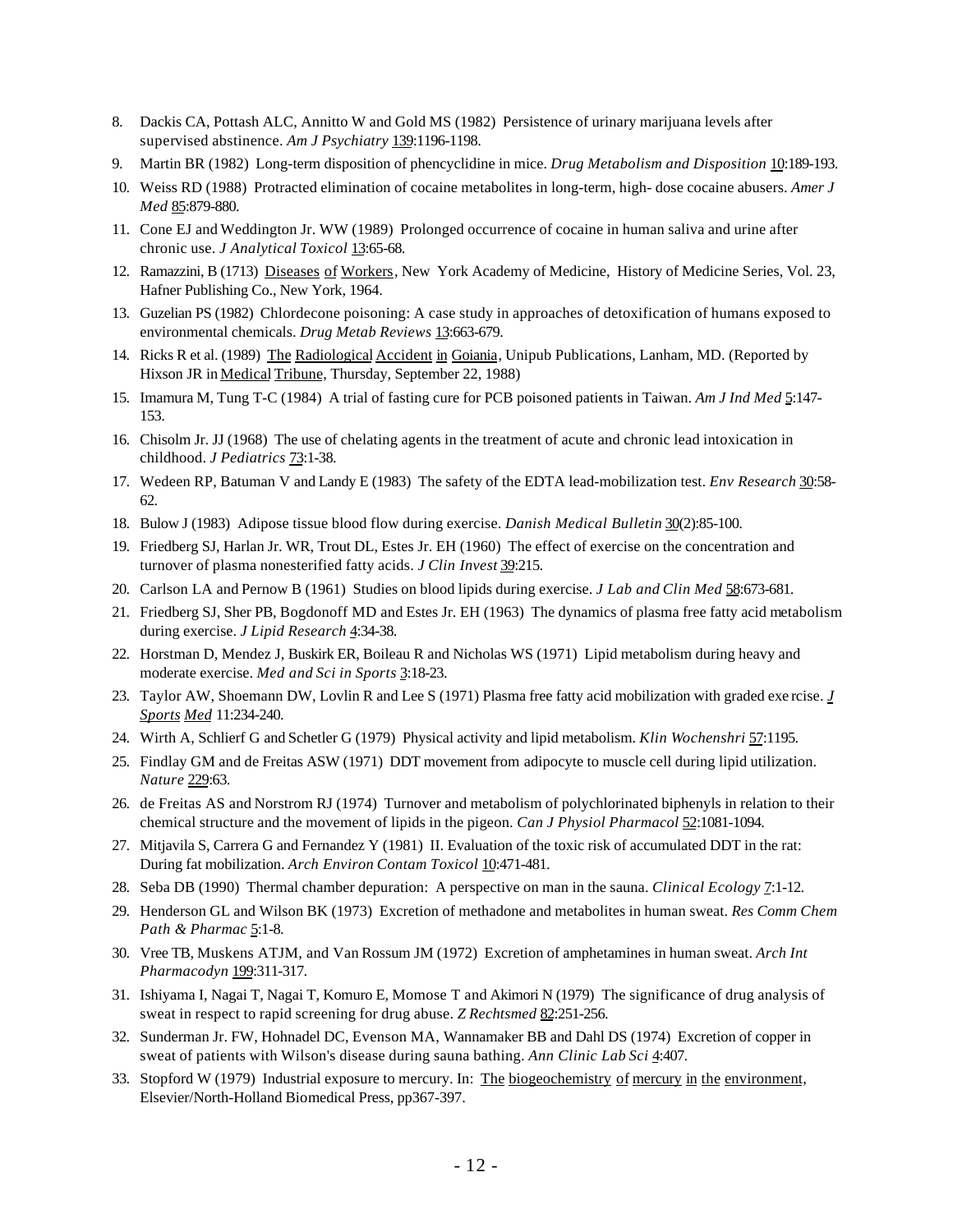- 34. Hohnadel DC, Sunderman FW, Nechay MW and McNeely MD (1973) Atomic absorption spectrometry of nickel, copper, zinc, and lead in sweat collected from healthy subjects during sauna bathing. *Clinical Chemistry* 19:1288-1292.
- 35. Abe T, Mayuzumi J, Kikuchi, Arai S (1980) Seasonal variations in skin temperature, skin pH, evaporative water loss and skin surface lipid values on human skin. *Chem Pharm Bull* 28:387-392.
- 36. Kimbrough RD (1974) The toxicity of polychlorinated polycyclic compounds and related chemicals. *CRC Critical Rev Toxicol* 2:445-499.
- 37. Kimbrough RD (1980) Occupational exposure. In: Halogenated biphenyls, terphenyls, naphthalenes, dibenzodioxins and related products, Kimbrough RD, ed., Elsevier/North-Holland Biomedical Press, Amsterdam, pp 373-399.
- 38. Tretjak Z, Shields M and Beckmann SL (1990) PCB reduction and clinical improvement by detoxification: An unexploited approach? *Human and Experimental Toxicology* 9:235-244.
- 39. Carlson LA (1970) Nicotinic acid: its metabolism and its effects on plasma free fatty acids. In: Metabolic Effects of Nicotinic Acid and its Derivatives, Gey KF and Carlson LA, eds., Hans Huber, Switzerland, pp 157-165.
- 40. Carlson LA, Orö L and Ostman J (1968) Effect of a single dose of nicotinic acid on plasma lipids in patients with hyperlipoproteinemia. *Acta med scand* 183:457-465.
- 41. Nye ER and Buchanon B (1969) Short-term effect of nicotinic acid on plasma level and turnover of free fatty acids in sheep and man. *J Lipid Research* 10:193-196.
- 42. Smith RL (1973) Implications of Biliary Excretion (Chapter 8), In: The Excretory Function of Bile, Chapman and Hall, Ltd., London.
- 43. Parker RJ, Hirom PC and Millburn P (1980) Enterohepatic recycling of phenolphthalein, morphine, lysergic acid diethylamide (LSD) and diphenylacetic acid in the rat. Hydrolysis of glucuronic acid conjugates in the gut lumen. *Xenobiotica* 10:689-703.
- 44. Moore RB, Anderson JT, Taylor HL, Keys A and Frantz ID (1968) Effect of dietary fat on the fecal excretion of cholesterol and its degradation products in man. *J Clinical Investigation* 47:1517-1534.
- 45. Shepherd J, Stewart JM, Clark JG and Carr K (1980) Sequential changes in plasma lipoproteins and body fat composition during polyunsaturated fat feeding in man. *Br J Nutr 44*:265-271.
- 46. Bonjour JP (1980) Vitamins and Alcoholism. *Internat J Vit Nutr Res* 50:215-230;307- 338; 51:166-177.
- 47. Russell RM (1980) Vitamin A and zinc metabolism in alcoholism. *Am J Clin Nut* 33:2741-2749.
- 48. Roe, DA (1984) Nutrient and drug interactions. *Nutrition Reviews* 42:141-154.
- 49. Innami S, Nakamura A, Miyazaki M, Nagayama S and Nishide E (1977) Further studies on the reduction of vitamin A content in the livers of rats given polychlorinated biphenyls. *J Nutr Sci Vitaminol* 22:409-418.
- 50. Kato N, Kato M, Kimura T and Yoshida A (1978) Effect of dietary addition of PCB, DDT or HGT and dietary protein on vitamin A and cholesterol metabolism. *Nutr Rep Int* 18:437-445.
- 51. Brin M and Roe D (1979) Drug-diet interactions. *J Florida M A* 66:424-428.
- 52. Schnare DW, Denk G, Shields M and Brunton S (1982) Evaluation of a detoxification regimen for fat stored xenobiotics. *Med Hyp* 9:265-282.
- 53. Schnare DW and Robinson PC (1986) Reduction of human body burdens of hexachlorobenzene and polychlorinated biphenyls. In Hexachlorobenzene: Proceedings of an International Symposium, CR Morris and JRP Cabral, eds., International Agency for Research on Cancer, Lyon, France, pp 597-603.
- 54. Roehm D (1983) Effects of a program of sauna baths and megavitamins on adipose DDE and PCBs and on clearing of symptoms of Agent Orange (dioxin) toxicity. *Clin Res* 31(2):243a.
- 55. Schnare DW, Ben M and Shields MG (1984) Body burden reductions of PCBs, PBBs and chlorinated pesticides in human subjects. *Ambio* 13:378-380.
- 56. Wolff MS, Anderson HA and Selikoff IJ (1982) Human tissue burdens of halogenated aromatic chemicals in Michigan. *JAMA* 247:2112-2116.
- 57. Tretjak Z, Beckmann S, Tretjak A and Gunnerson C (1989) Occupational, environmental, and public health in Semic: A case study of polychlorinated biphenyl (PCB) pollution. In Post-Audits of Environmental Programs &